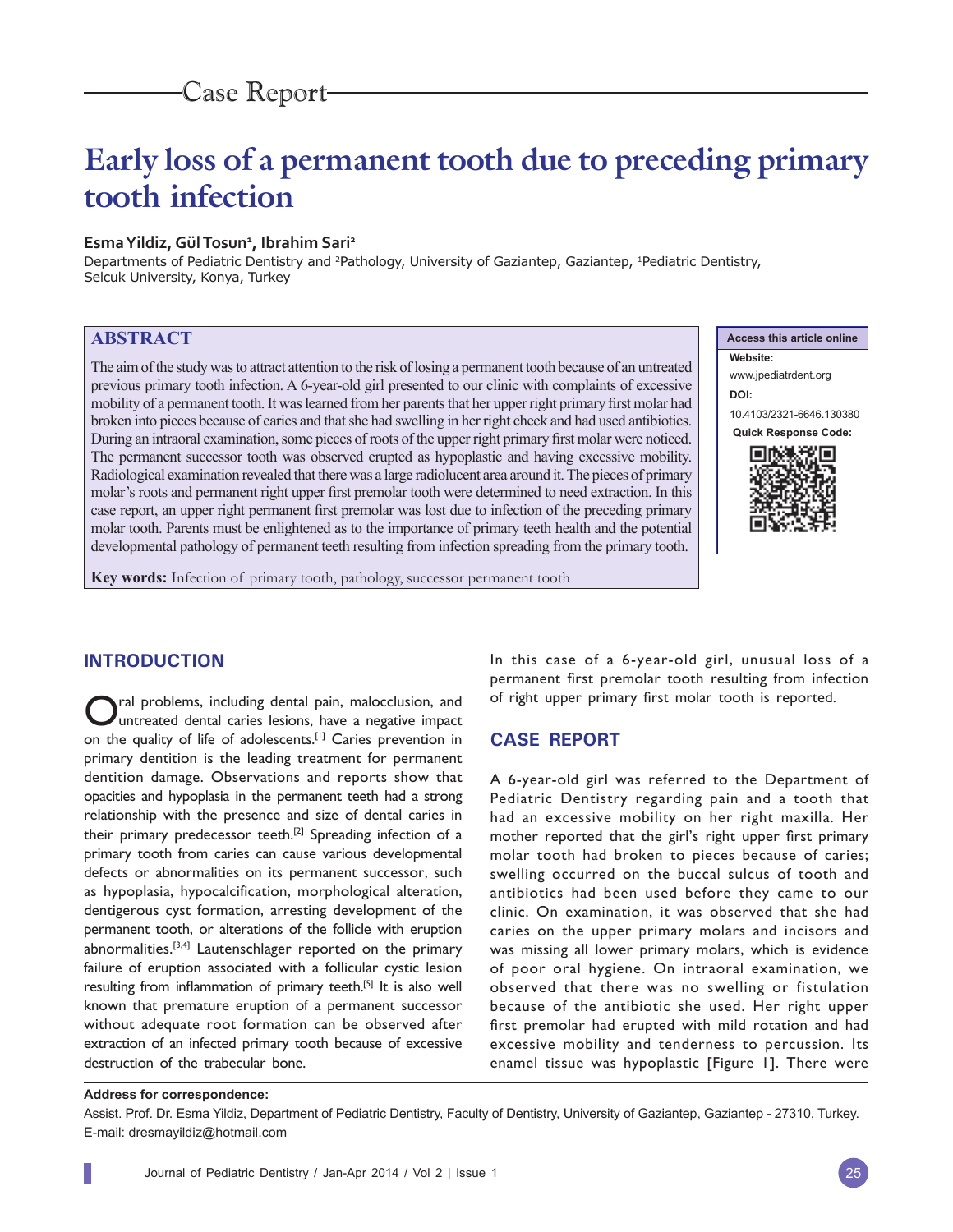pieces of the roots of the primary first molar around the permanent tooth [Figures 2 and 3]. Panoramic and periapical radiographs were taken. On the radiographic evaluation, we observed that development of the



Figure 1: Hypoplasticenamel tissue on the right upper first premolar tooth



**Figure 3:** Pieces of roots of the primary first molar around the permanent tooth



**Figure 5:** Extracted premolar tooth. Pulp tissue necrosis and granulation tissue around the root, approximately 1 cm in diameter, was observed first premolar tooth's root was less than 1/3 and there was a radiolucent area around it [Figure 4]. No cystic formation was observed. The decision was made to extract pieces of primary molar's roots and permanent right upper first premolar. The extracted premolar tooth was examined and pulp tissue necrosis and granulation tissue around the root, approximately 1 cm in diameter, was observed [Figure 5]. Histological evaluation has also confirmed our clinical observations [Figure 6a and b].



Figure 2: The right upper first premolar erupted with mild rotation, with pieces of the primary first molar's roots around it



Figure 4: The root of the right upper first premolar tooth was less than 1/3 and there was a radiolucent area around it



**Figure 6:** (a) Histology of the tooth with representative pictures from pulp tissue. Necroinflammatory granulation tissue that involves neutrophil-rich mixed-type inflammation cell (neutrophil, lymphocyte, histiocyte) infiltration. Hematoxylin and eosin (HE) staining; magnification, 40 times, (b) magnification, 100 times